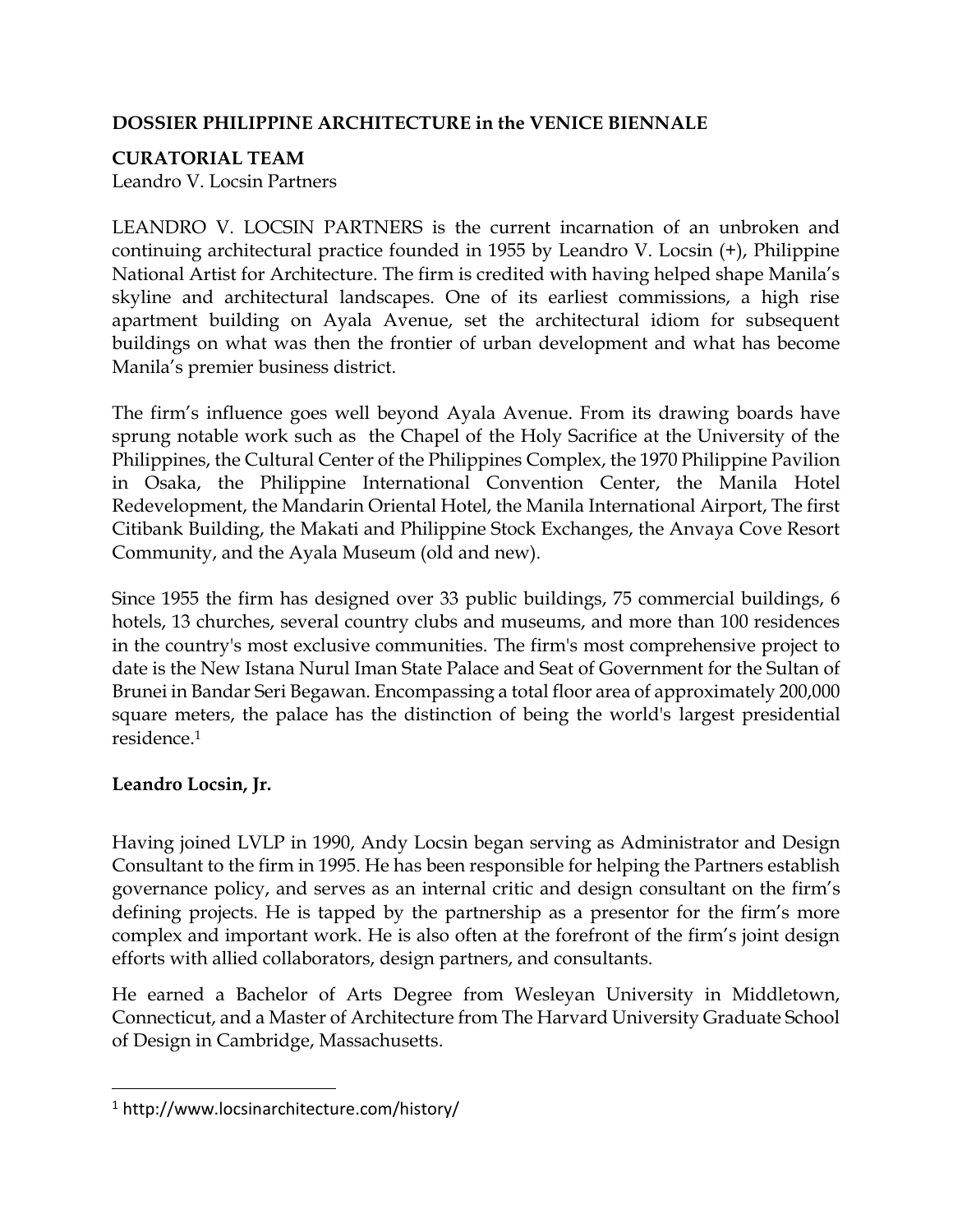#### **Sudarshan V. Khadka, Jr.**

Khadka graduated cum laude from the University of the Philippines BS Architecture program in 2009. He is a Philip H. Recto awardee and placed first in the 2012 Architecture Licensure Examination. He is currently a project architect in Leandro V. Locsin and is in charge of developing the design program. In addition to working on two 59 and 72 story high rise condominium towers, he also handles the architectural design and construction of a luxury private residence in Makati and an office, dormitory, clinic, and study-center facility for an NGO in Tacloban. He is driven by the search for a modern vernacular and the exploration of the tectonic potential of construction for meaning.

## **Juan Paolo dela Cruz**

Juan Paolo 'J.P.' de la Cruz is a registered and licensed architect in the Philippines. He studied Architecture at the University of Santo Tomas, where he placed consistently on the dean's list, and graduated in 2009 with a distinction for an Outstanding Thesis of the Year award. In 2010, he joined Leandro V. Locsin Partners, a continuing practice founded in 1955 by the late National Artist for Architecture Leandro V. Locsin. With over 5 years in the firm, he has been involved in a range of design projects varying in scale, typology and complexity. Presently, as Project Architect, he oversees the design and management responsibilities for several ongoing projects, such as a 6-hectare leisure club development in Porac, Pampanga, a proposed memorial plaza in the heart of the Makati Central Business District, and private residences in Makati and Laguna.

## **ARTISTS**

 $\overline{\phantom{a}}$ 

## **Poklong Anading**

He earned a BFA in painting from the College of Fine Arts, University of the Philippines (1999). He completed residencies with Big Sky Mind, Manila (2003–04), and Common Room, Bandung, Indonesia (2008). Having begun as a painter, he now works primarily in video and photography. He also expanded into process-oriented sculpture and installation informed by [Arte Povera,](http://www.guggenheim.org/new-york/collections/collection-online/show-list/movement/?search=Arte%20Povera) making work that appeals to all the senses. He often assumes the roles of observer and collector, turning facts and memories into images and objects, and frequently engages social issues. In 2006, he received the Ateneo Studio Residency Grant in Australia and a Cultural Center of the Philippines 13 Artists Award. Anading won the Ateneo Art Award in 2006 and 2008.<sup>2</sup>

<sup>&</sup>lt;sup>2</sup>Copyright text by [http://www.guggenheim.org/new-york/collections/collection](http://www.guggenheim.org/new-york/collections/collection-online/artists/bios/11629)[online/artists/bios/11629](http://www.guggenheim.org/new-york/collections/collection-online/artists/bios/11629)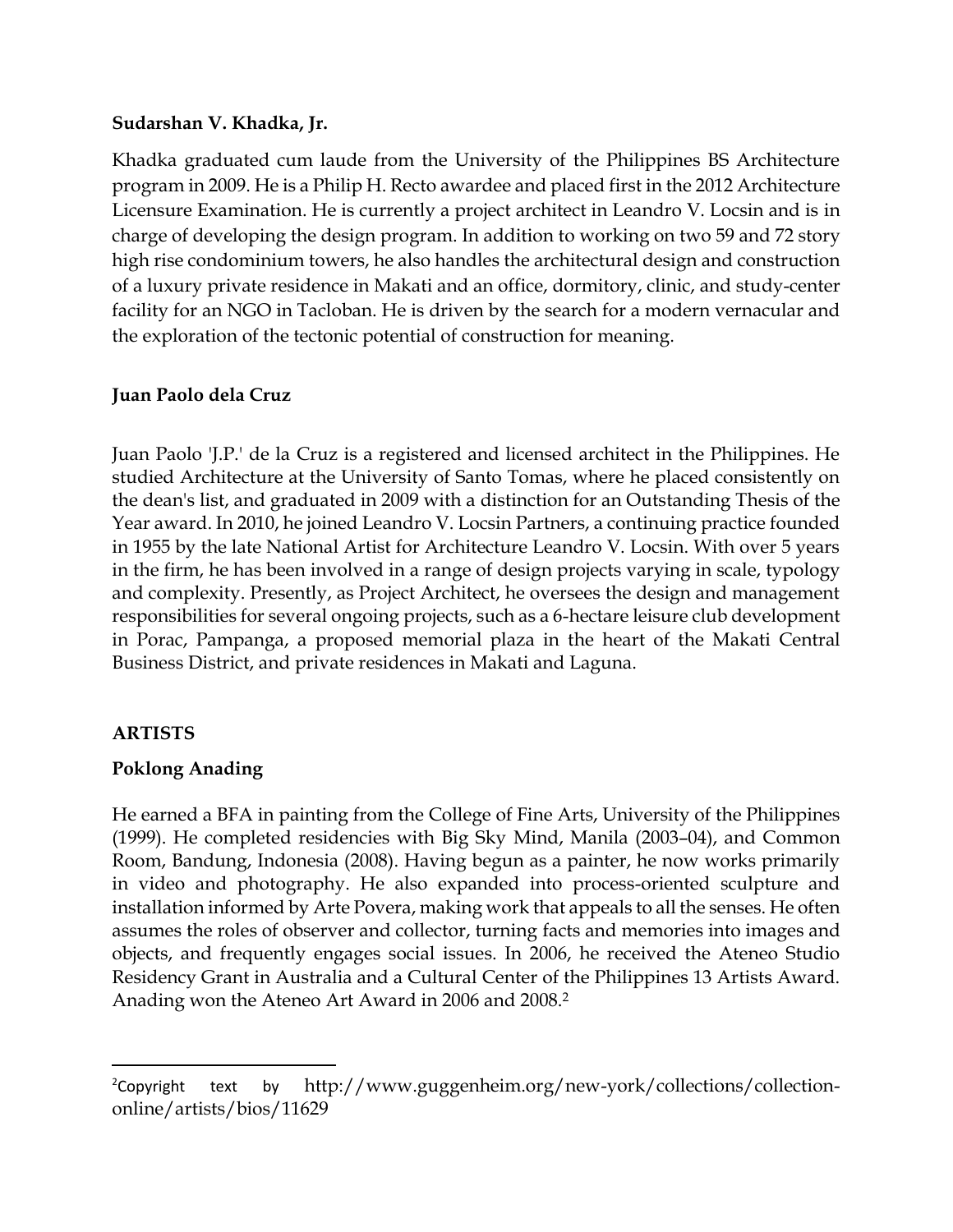## **Tad Ermitaño**

He graduated from the Philippine Science High School in 1981, and studied Biology at the University of Hiroshima. He holds a Bachelor`s degree in Philosophy from the University of the Philippines, but trained in film and video at the Mowelfund Film Institute.

He currently designs and mixes sound for digital features and produces video for projection in a variety of stage/concert contexts. He has also collaborated with choreographers of Ballet Philippines in the creation of several video dance pieces, and was the sole Filipino artist selected to exhibit at the Ogaki Biennale 2006 New Media Festival and the Main Juried Exhibition of ISEA 2008.<sup>3</sup>

### **Mark Salvatus**

Mark Salvatus is an intermedia artist at the forefront of critical discourse on the subject of urbanization and the socio-economic underpinnings that are made manifest in densely-populated areas. Significantly influenced by the Internet, advertising, and pop culture, his oeuvre spans a varied range of media from a series of collages, sculptural installations, multi-channel video work, to public participatory interventions. He is a recipient of the 13 Artists Award from the Cultural Center of the Philippines in 2012, and his works have been presented in various international exhibitions and institutions such as the Asia Society Museum in New York (2015), Jakarta Biennale (2015, 2011), Honolulu Biennial (2014), Guangzhou Triennale (2011), and Singapore Biennale (2011).

## **ARCHITECTS**

#### **Eduardo Calma**

 $\overline{\phantom{a}}$ 

He studied at Pratt Institute and Columbia University School of Architecture. Between courses, he worked for Carlos Zapata and Peter Pran who encouraged their designers to literally think out of the box. At Pratt, Ed's mentors taught him to draw inspiration from unconventional sources outside of architecture and to redefine the uses of space. After the country's 30-year absence, Calma was the Philippines' representative at Expo 2000 Hanover, Germany with a pavilion that reflected the state of Philippine architecture, just as the pavilions of 1964 and 19770 reflected its states in their respective times. He is a recipient of the TOYM (Ten Outstanding Young Men) Awardee in the field of

<sup>3</sup> Copyright text by 1335 Mabini http://www.1335mabini.com/artist\_tadermitano.html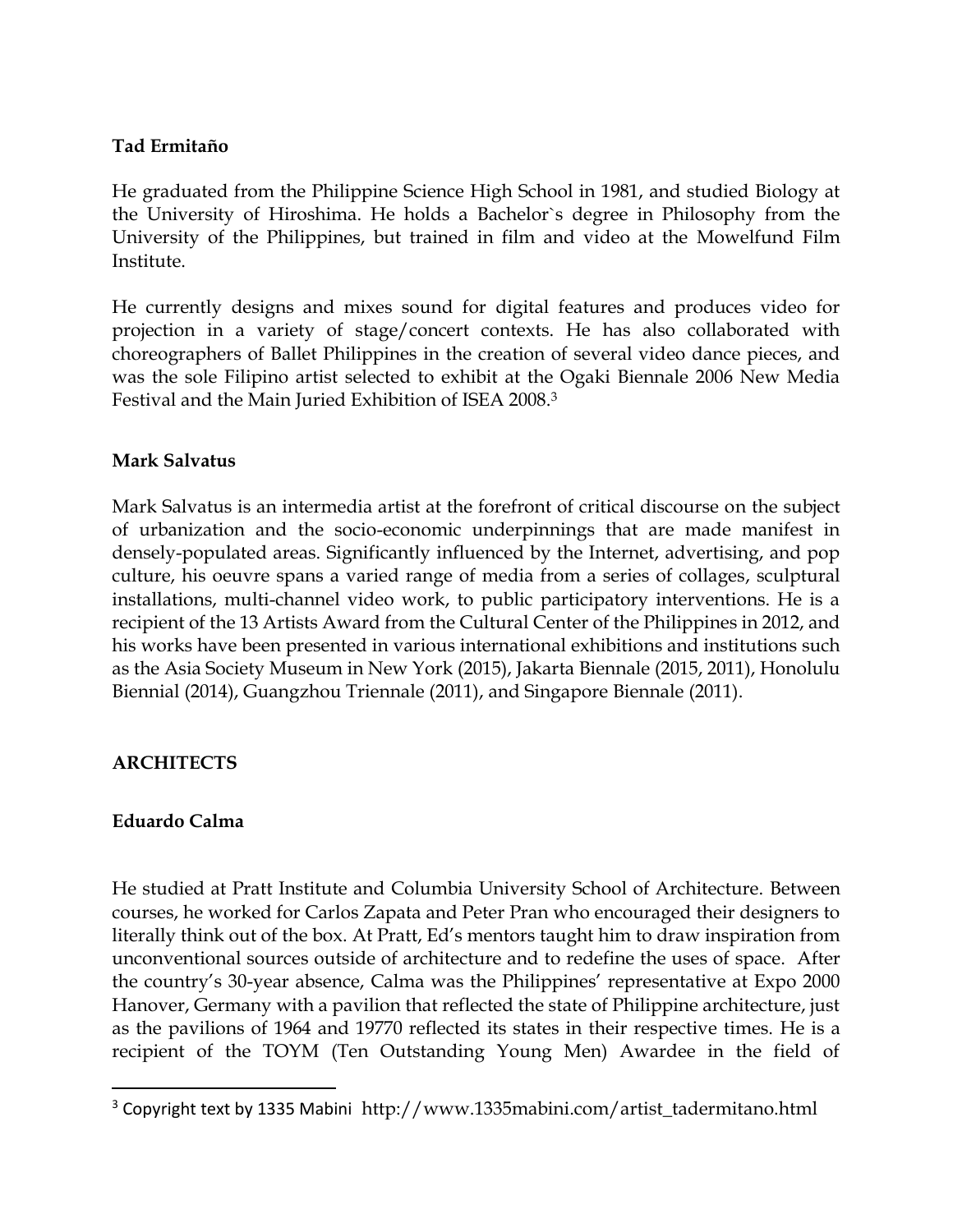Architecture in 2002. Mind Museum, in which Calma is the lead architect, was awarded with the THEA Award for Outstanding Achievement for the Science Museum category for the design and execution of its exhibits. The distinction is the first for a Philippine establishment and a for a science museum in Asia at the THEA Awards.

## **Jorge Manuel B. Yulo**

He has an Associate of Arts Degree from Simon's Rock of Bard College and a Bachelor of Arts Degree from Hampshire College in Amherst, Massachusetts. He received his Master of Architecture Degree from Rensselaer Polytechnic Institute. He is an Adjunct Professor/Lecturer at the Universidad de Santo Tomas Graduate School of Architecture. He is enagaged by the firms of Cabrera/Barricklo in New York City and LV Locsin and Partners in Manila. He is the principal architect of Jorge Yulo Architects and Associates. In 2014, Yulo has been part at the World Architecture Festival (WAF) which was held at the Marina Bay Sands Convention Center in Singapore in November 2015.

## **8x8 Design Studio Co.**

8X8 Design Studio Co., is led by young Architects, Adrian Alfonso and Pearl Robles. Both received their Bachelor's Degree in Architecture in University of Santo Tomas in 2007 and 2005 respectfully. Prior to forming 8X8, Alfonso won the 'Student's Category - Cultural Center of the Philippines Design Excellence National Competition' (First Place – 2005) and is a recipient of University of Santo Tomas Benavides Awardee for Excellence in Design (2006).

After graduating, both Alfonso and Robles trained under Modernist oriented Architectural firms, which allowed them to appreciate Architecture in light of actual practice. In doing so they realized a gap between the availability of good design and the market who can afford it. Inspired by an initiative to push the line of design from the other end of the yard stick, the young couple started 8X8 in 2010, with a handful of small scale projects.

They established a small studio office in Makati City and forward the years, the partners grew their portfolio and diversity of projects in a variety of scale and program. The group was recently awarded for winning in the Berlin hosted International Competition 'Planetary Urbanism: Critique of the Present in the Medium of Information Design'. (Third Place Category – 2015)

## **C|S Design Consultancy, Inc.**

C|S Architecture is a full service architecture, interior design and consulting firm established in 1992, based in Redding, Connecticut. Its partners, Jason Chai and Anna Maria Sy, established C|S Design Consultancy, Inc. in Manila in 1994, in response to increasing demand for services throughout Asia. Currently, the firm handles a wide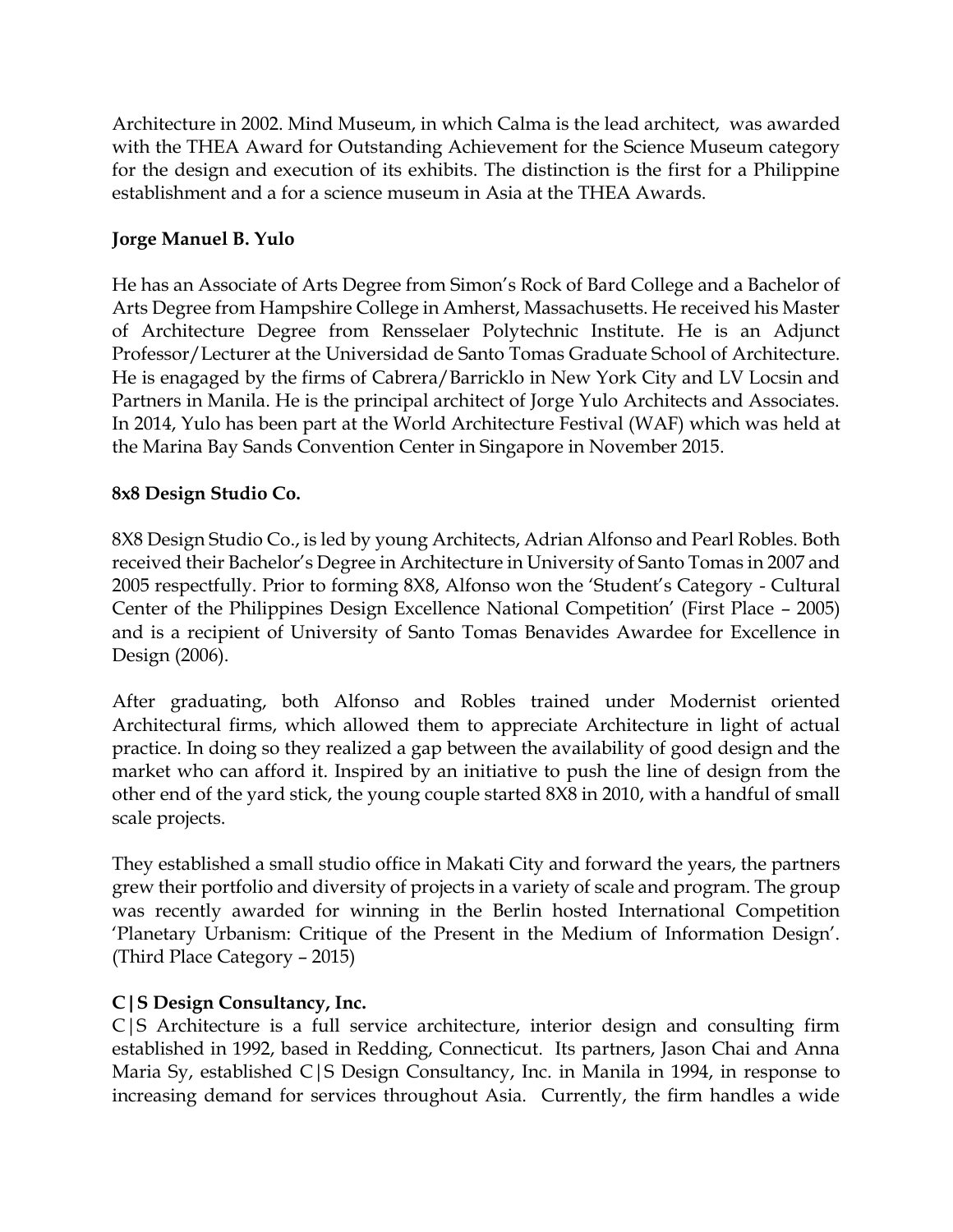range of corporate, commercial, educational and residential projects in North America and South East Asia.

The common thread in the diverse range of designs and locales in the work of  $C(S)$  Design Consultancy is a recognition and accommodation of local architectural heritage, building traditions, climactic conditions, and, especially, the particular needs of our clients. The C|S Design Consultancy team is composed of Anna Sy, Charm Cabredo, Luther Sim, Nina Gonzalez, Mervin Afan, Lea Celestial, Katrin de Leon, Philip Medoza, Raquel Orjalo, Karen Tillada.

## **Lima Architecture**

It started as a collaboration in 2013 and is now a Philippine registered architecture corporation specializing in residential, commercial, mixed use and hospitality architecture in domestic and international markets located in Paranaque City, Philippines. The firm provides architectural services using technologically superior processes, and enhanced design and construction methods. The studio's competitive edge is the architects broad experience overseas and locally of design methods that are successful globally, hence providing solutions of wider spectrum that would be transcendental. Culturally based modern contemporary solutions as a point of firm differentiation. Lima Architecture is led by architects Don Lino and Andro Magat. Lino and Magat are graduate scholars (yr.2004) of University of Santo Tomas, College of Architecture in Manila, Philippines. Lino also received schooling in London and Abu Dhabi UAE. Prior to Lima Architecture, Magat worked for a local prominent design studio as a senior design architect.

## **Mañosa & Co. Inc.**

Mañosa & Co. Inc (MCI), formerly named Francisco Mañosa & Partners, was founded by Architect Francisco "Bobby" Mañosa in 1976. In the past four decades, it has designed over 1,200 projects in the Philippines, staunchly advocating authentically Filipino design and architecture. Today, the Mañosa name is synonymous with modern Filipino design, with the company at the forefront of a movement pushing for a sustainable architecture that also expresses Filipino culture and embodies the national character. Included in its landmark projects are : The Coconut Palace, San Miguel headquarters, Amanpulo resort, the Pearl Farm, the Shangrila Mactan, the Edsa Shrine, and The Medical City. Representing the firm, is Bambi Mañosa, the eldest child of Bobby Mañosa. She is the Creative Director of the Interior Design team of Mañosa & Co. A master degree holder in art education, she also ran an art studio for children which gained her extensive experience in designing and implementing creative programs in collaboration with teachers, artists and craftsmen.Under the Mañosa Tukod Foundation, she leads projects that provide for less fortunate communities and children, by designing nurturing spaces